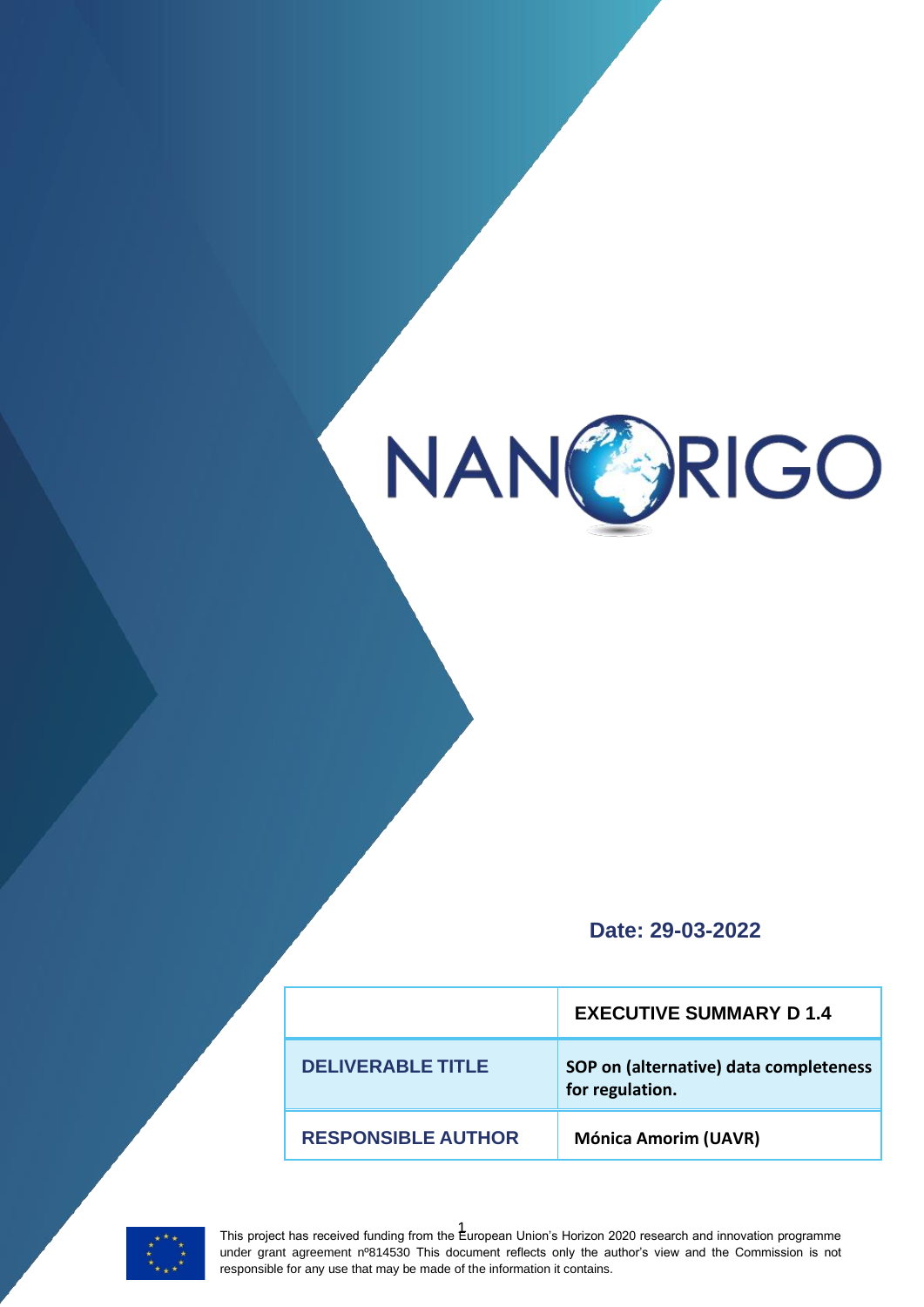This document outlines aspects to be considered for the criteria and strategy for alternative test data inclusion (omics, modelling, read/across, grouping).

Category formation, grouping and read across methods are broadly applicable in toxicological assessments and may also be used to fill data gaps for safety assessment and regulatory decisions on NMs. There are two major aspects of any read-across application, namely assessing similarity and uncertainty. The use of alternative test methods such as subcellular functional assays can improve the interpretation beyond and deserve further exploration. Some examples are implemented and used (e.g. US-EPA) for risk assessment, although much less than conventional methods. We revised and summarised the state of the art and provide recommendations for alternative test data inclusion towards regulation. This included two major aspects of the use of alternative data for the environment:

1. current state of the art regarding alternative test data, by reviewing literature and scoping the main aspects, including 2 main alternative data: A - omics, molecular (UAVR); B - read across, grouping, modelling (UFZ, Fraunhofer).

2. Approaches and recommendations for alternative test data inclusion towards regulation. A list of criteria for alternative (modelling, read/across, grouping) data and pilot data sets for verification of tools elaborated by WP2 and WP3.

## **ALTERNATIVE TEST DATA**

## **NAMs: Omics, Molecular**

Novel materials challenge the adequateness and fit-for-purpose of OECD (Organisation for Economic Co-operation and Development) standards, as these were developed to assess hazards of "conventional" chemical substances and not advanced materials (e.g. materials that may deliberately change behaviour). There is strong support from regulatory bodies for the development of New Approach Methodologies (NAMs) (e.g., updating of current guidelines, development of novel omics-, in vitro-, and in silico- tests including modelling and read-across) that meet regulatory preparedness (i.e. have considered issues important for regulatory testing).

Tests can be grouped into 1) Standard tests (OECD/ISO), 2) Standard tests (OECD/ISO) extensions: time course or prolonged exposures and/or multigenerational, and 3) Alternative tests, beyond current OECD/ISO: omics, biomarkers, in vitro, in silico and modelling.

The overall governance of NMs, is being widely discussed and considered under NANORIGO. One of the frameworks' needs [besides data], are fit-for-purpose tools to assess the hazards, and hence the role of standardized tools is a key asset to have consolidated and harmonised between countries. The standardization process is well-known to require extended time before reaching implementation stage. While this is part of a continuous ongoing effort, there is strong support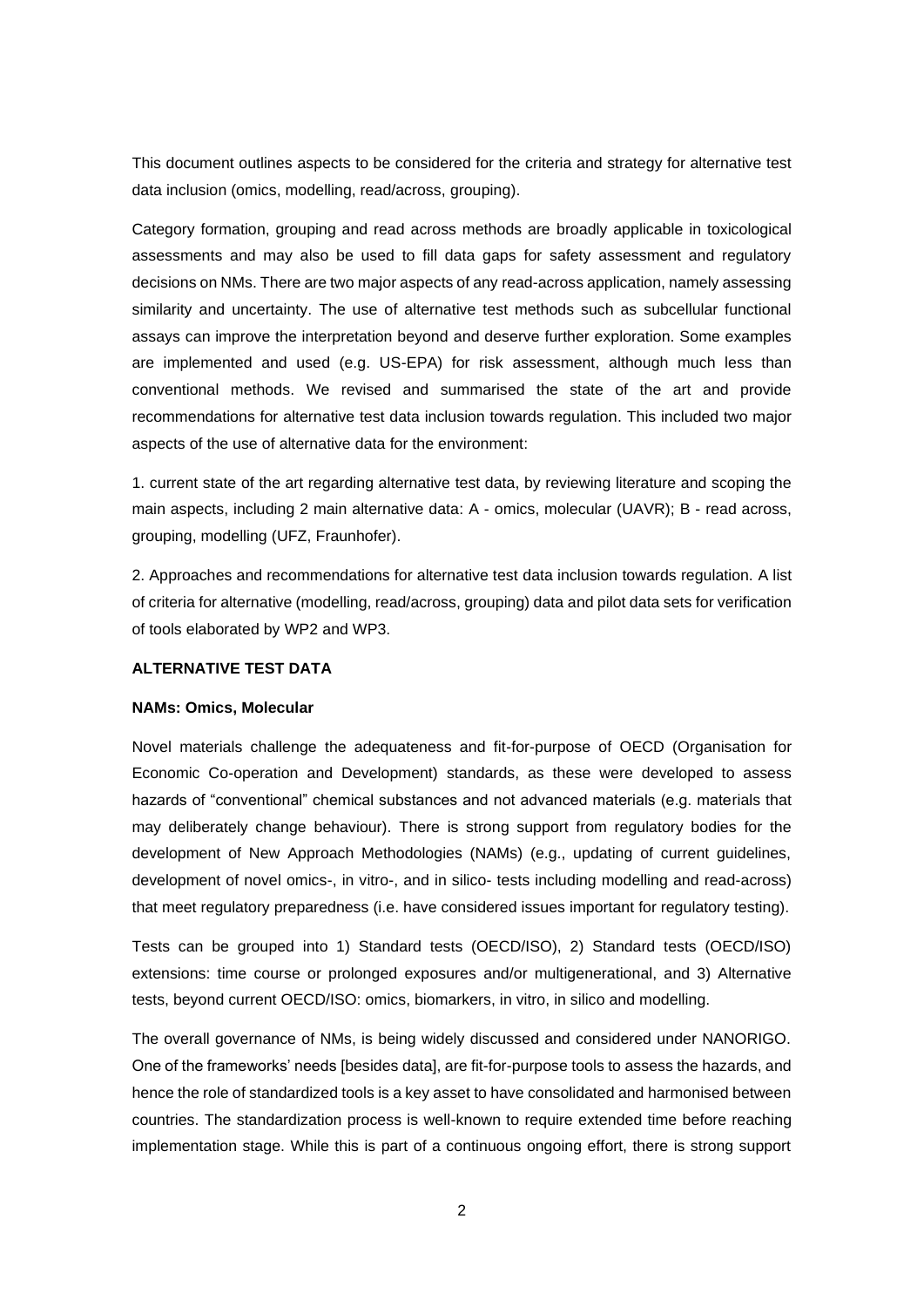from regulatory bodies for the development of NAMs to establish "Alternative Tests" both in EU, USA, Canada and Australia, Japan, South Korea.

For regulatory purposes there is often a need to meet consensus and define quality criteria, e.g. minimum required descriptors, validation, data analysis outputs. The importance and added-value of alternative methods is well recognized, e.g. the cosmetic industry saw the testing of cosmetic products or ingredients on animals being banned (in force from 2013), under the EU regulation on cosmetic products (1223/2009) hence the urgent need to develop and use alternative testing and meet regulatory preparedness.

Results from the review on soil invertebrates (Fig.1) show a large % of data comes from alternative tests, here including a selection of gene/cell level endpoints, in vitro testing.



**Figure 1**. Distribution of the 188 papers analysed for the revision, by A) group of organism used as test species (single species test, otherwise considered in the sections "2 species" and "multispecies"), B) chemical identity of the tested NMs (single chemical tested, otherwise is considered in the section "various NMs (different chemistry) [different forms of the same NM were considered as one per publication], C) type of test media, and D) type of test/ endpoints used. From<https://doi.org/10.1016/j.nantod.2021.101242>

The use of standard tests alone, e.g. where endpoints like survival and reproduction are assessed, do not inform about the in-between period and sources of the outcomes. It is a typical black box concept (Figure 2), we don't know when, how or why it happens.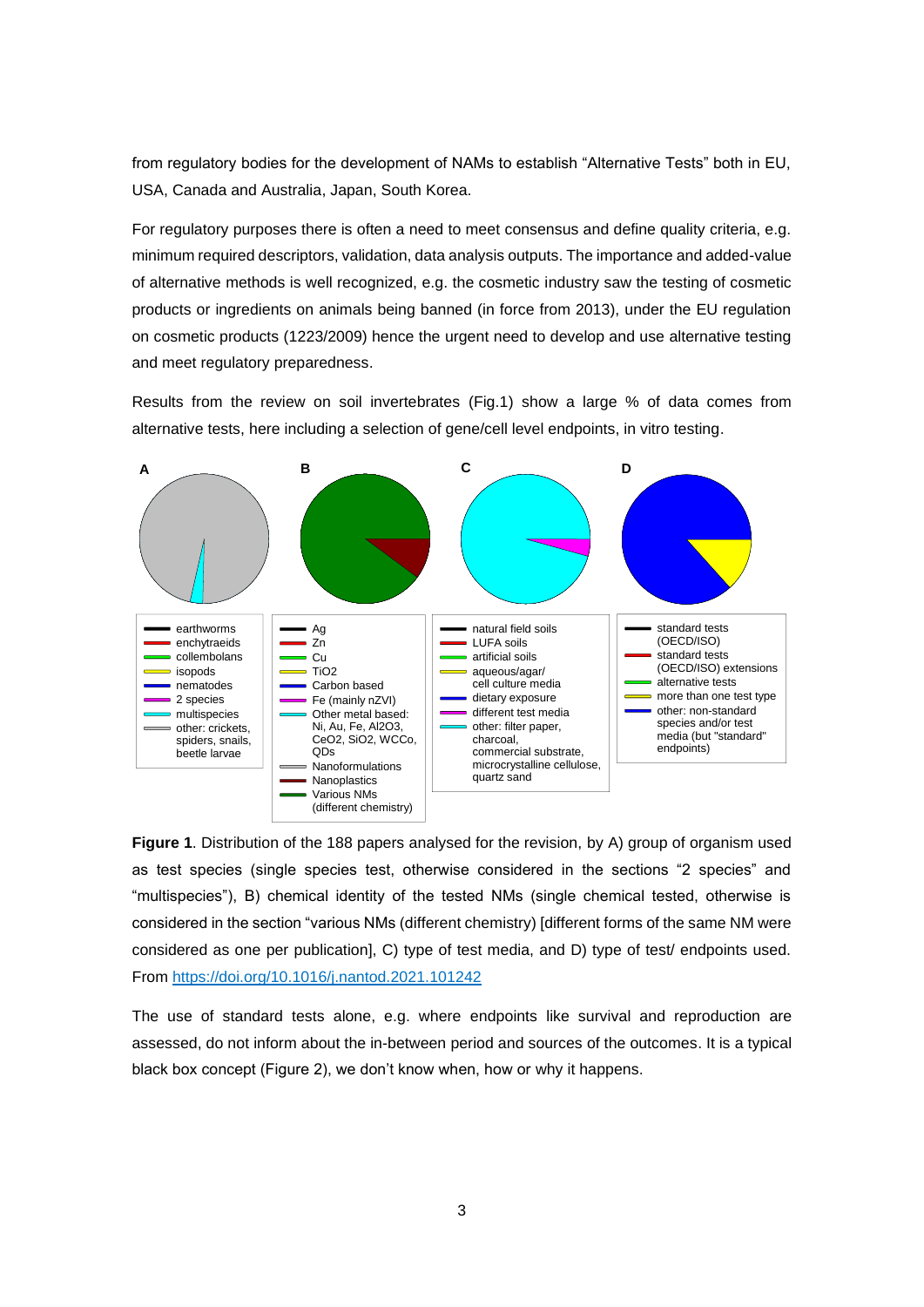

**Figure 2**: Schematic representation of the concept analogy for testing and boxes: standard test – black box, standard extension test – grey (see through) box and alternative test – open box.

Based on the standard OECD/ISO guidelines, there has been considerable development for a) additional endpoints, b) additional time points, and c) extended exposure period.

The importance and added-value of alternative methods is particularly recognized for NMs, that are entering the market at a speed never seen before for any class of chemicals, which would benefit from the predictive and read-across potential of NAMs, also for a safer-by-design production of materials.

## **READ ACROSS, GROUPING, MODELLING:**

Engineered nanomaterials (ENMs) show great variation in size, shape, crystalline structure and surface modifications. According to the European Chemicals Agency (ECHA), grouping and readacross approaches can be applied to reduce the number of tests required for the risk assessment of ENMs (ECHA 2017). Physico-chemical (PC) properties are listed which can be suitable to identify similarities. They are differentiated in three categories: "What they are" (chemical and physical identity), "Where they go" (fundamental behaviour), "What they do" (reactivity). A grouping hypothesis should be built on "What they are" and "Where they go". Based on the endpoint under consideration the relevant ones have to be selected. Boundaries have to be specifically defined based on specific PC-properties.

Based on the criteria listed by ECHA, ECETOC developed a tool, to aid in identifying sets of similar nanoforms (https://www.ecetoc.org/tools/nanoapp/). Grouping regarding ecotoxicity is still in its infants compared to human toxicity (Schwirn and Völker 2019). Only in one approach besides human toxicity also the environment is addressed (Wohlleben et al. 2019). Currently it is not systematically assessed whether a grouping based on the selected criteria of the ECHA-list is working for grouping with regard to ecotoxicity. However, this information is required to justify read-across for specific nanomaterials. This is where nanoRIGO D1.4 steps in.

A selection of the PC-criteria listed by ECHA were applied to several which have been extensively characterised and tested with regard to their ecotoxicity. Based on the available information potential groups were defined. For instance, for TiO<sub>2</sub>, crystalline structure, surface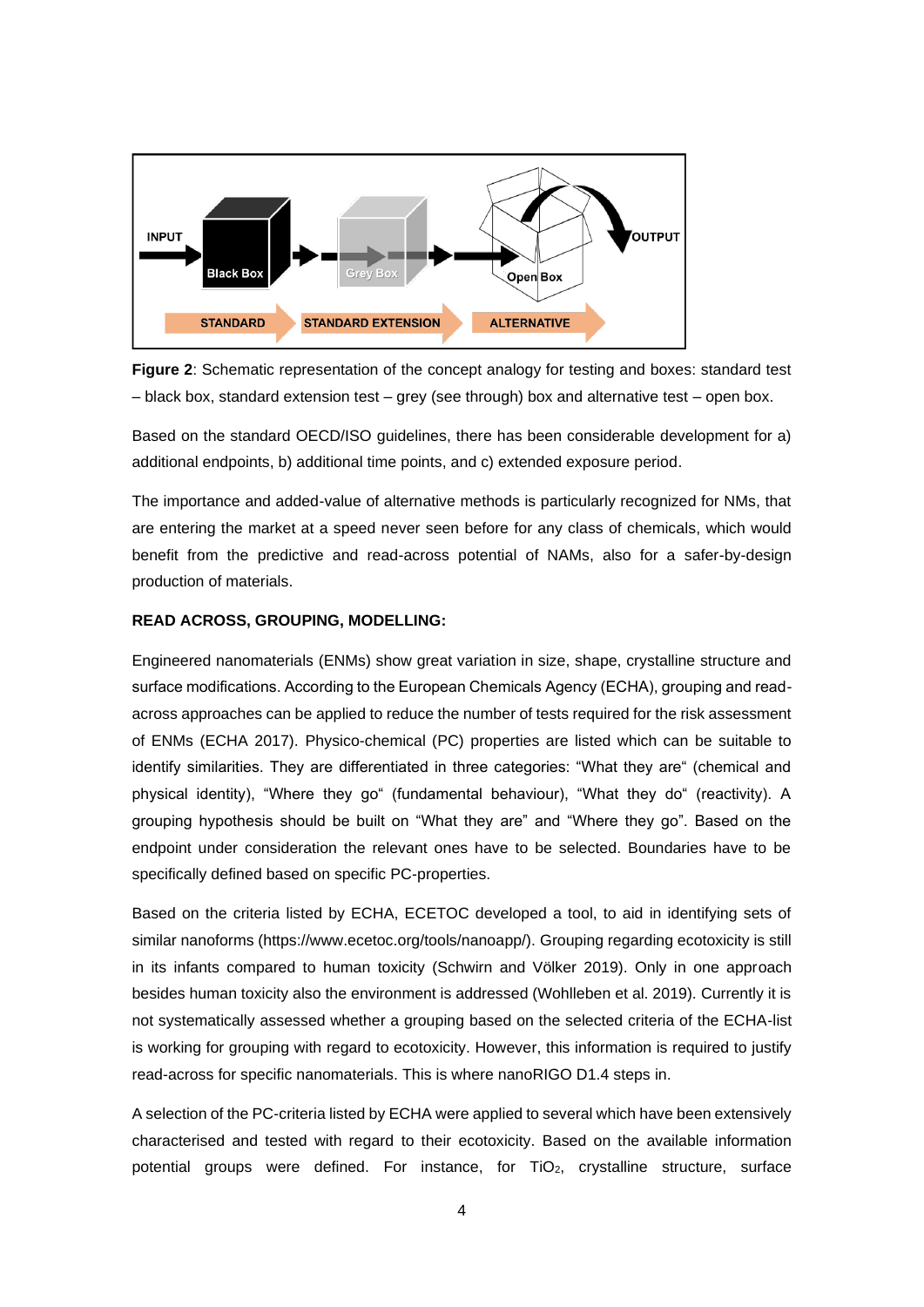functionalization and reactivity are considered as main properties defining different groups. The grouping is considered reliable if it corresponds to the ecotoxicity. Therefore, in the next step the materials are grouped using the EC50 values. For example, when studying data for algae and daphnia, grouping of materials do not group similarly in terms of ecotoxicity, few exceptions, e.g. ZnO. Further development of grouping regarding aquatic ecotoxicity suggest that some properties can improve the match, e.g. as identified empirically or by computational chemistry methods such as (Q)SARs ((Quantitative) Structure-Activity Relationships). Important properties include molecular polarizability, accessible surface area and metal-ion leaching.

It was obvious that some of the frequently discussed parameters are less important than others. An attempt to connect these findings was made in the so called SEG4nano tool. Although the tool is still in refinement, some basic conclusions can be drawn.

## **1. Approaches and recommendations for alternative test data inclusion towards regulation.**

**Available Data**: Main priorities concern a coverage of sizes, shapes, surface coatings and many other combinations in hazard assessment, data fit for purpose - regulatory purpose, facilitating alternative tests data, e.g., high-throughput omics data analysis, e.g. improving the accessibility of software.

**Open Data and transparency**: The free availability of data, meaning free from permission barriers such as copyright, embargo, etc., that would allow the data not only to be public but also to be re-used - the Open Data (OD) - emerged as global movement that began with the call for Open Science. Despite the last decade progress towards OD there are still many challenges to overcome: the significant resources needed not only to set up but also maintain databases for public use and combinability (e.g., data standards to ensure transparency regarding the source, how the data are generated).

**Test designs**: While there are many advantages of implementing a variety of test designs, the lack of supporting comparable designs will limit the possibility for read-across. The solution goes through harmonization of e.g. descriptors, endpoints, test duration, etc., as increasingly recommended for standardization. Adopt the alternative tests where standardization level/maturity is high.

**Test materials**: **Read-across and the periodic table:** Except from small NMs (i.e. in the very low nm range), most NMs behave as can be derived from the periodic table information, e.g. possible oxidation or chemical structure. This is also why atomistic modelling of nanomaterials is of interest. And it is obviously also important for read-across and grouping.

**Referential type NMs, designed for benchmark:** one of the main obstacles to derive general conclusion on the toxicity of NMs, is the large variety of NMs in hand with the lack of thorough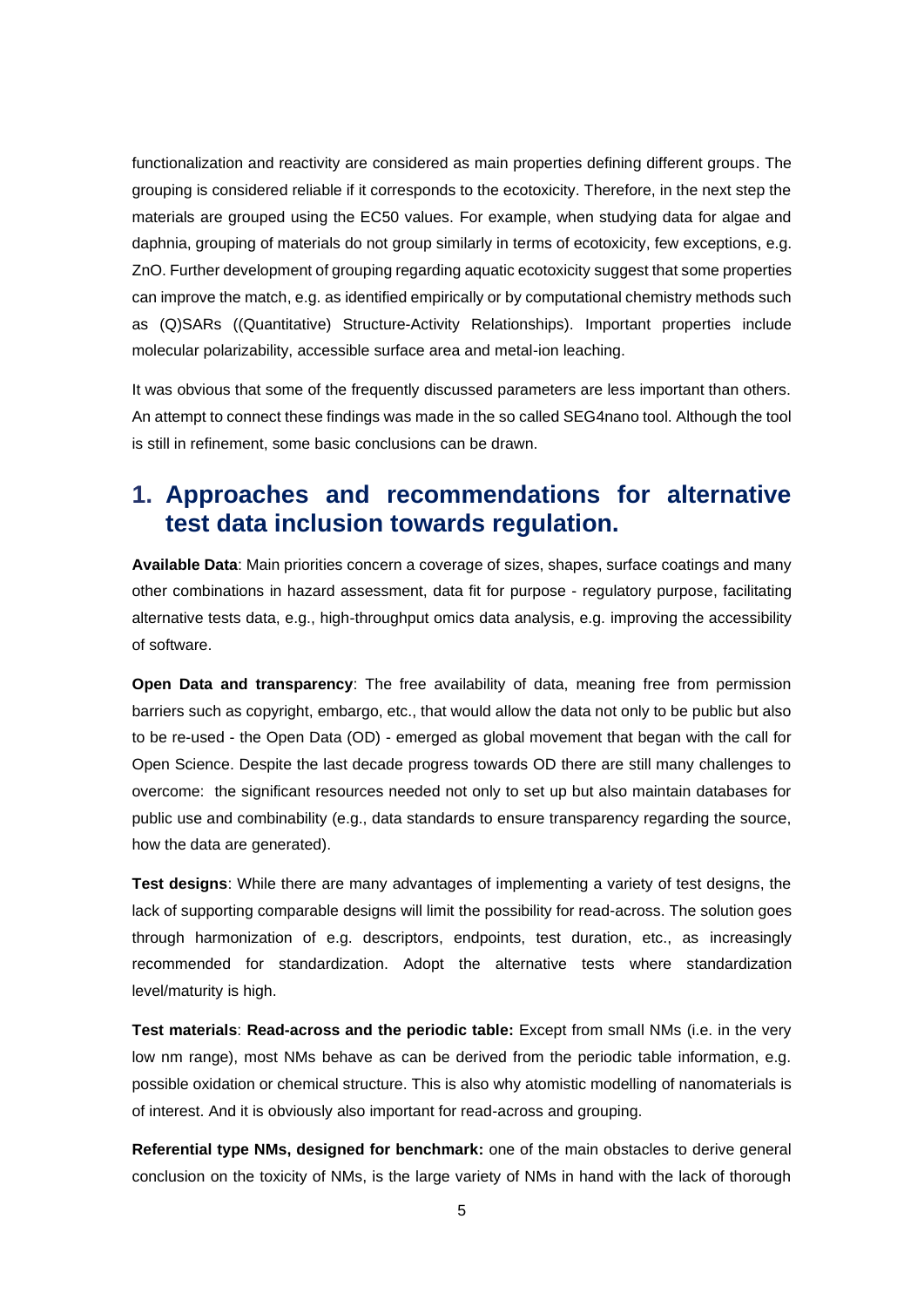characterisation. The European Commission's Joint Research Centre (JRC) repository of Representative Test Materials: can provide "the same NM" to different laboratories The use of similar and well-characterized NMs by the scientific community, is of extreme importance for the generation of comparable and reliable experimental results and datasets in support to regulatory research.

**Libraries of NMs, designed for modelling:** group of NMs of related but different chemical composition or group of NMs of the same chemical composition but with individual physicochemical property (e.g., size, shape, aspect ratio, crystal structure, dissolution rate, and surface charge) systematically altered.

**Specific NMs, designed for functionality:** Material specific properties should be considered in a case by case, to meet worse case scenarios.

**Test level (standard, standard extension, alternative):** Standard tests should be performed and act as a benchmark for validation. Inclusion of standard extensions should be facilitated via addition to current guidelines as annexes. Alternative tests should be integrated, e.g. towards the Adverse Outcome Pathways (AOPs) concept. The developed databases should be inclusive and open to integrate novel data endpoints, as also necessary for future materials. There is a need for criteria for data quality and completeness, especially for novel data like from alternative tests.

**Dose response paradigm:** Several studies have reported that NMs can cause effects via nonmonotonic responses, i.e., higher effects occur at low(er) than at higher doses.

**Dose-response design**: Alternative test methods that aim to understand mechanisms should be performed within a sub-lethal concentration range and a time-course.

**Read across**: less properties than those listed by ECHA (2019) are required for identification of similarity as basis for read-across regarding ecotoxicological endpoints, e.g.:

**Algae**: attachment is a relevant property. It can be used as surrogate for the unspecific multiple properties listed by ECHA and directly linked toxicity.

**Daphnids**: additional criteria solubility and reactivity for the alignment of groups formed according to EC50 values is material dependent.

**Metal and metal oxides**: Expansion to additional groups of ENMs needed.

**In test media**: characterization needed.

**ECx needed**: No effect (NOEC) data is inconclusive